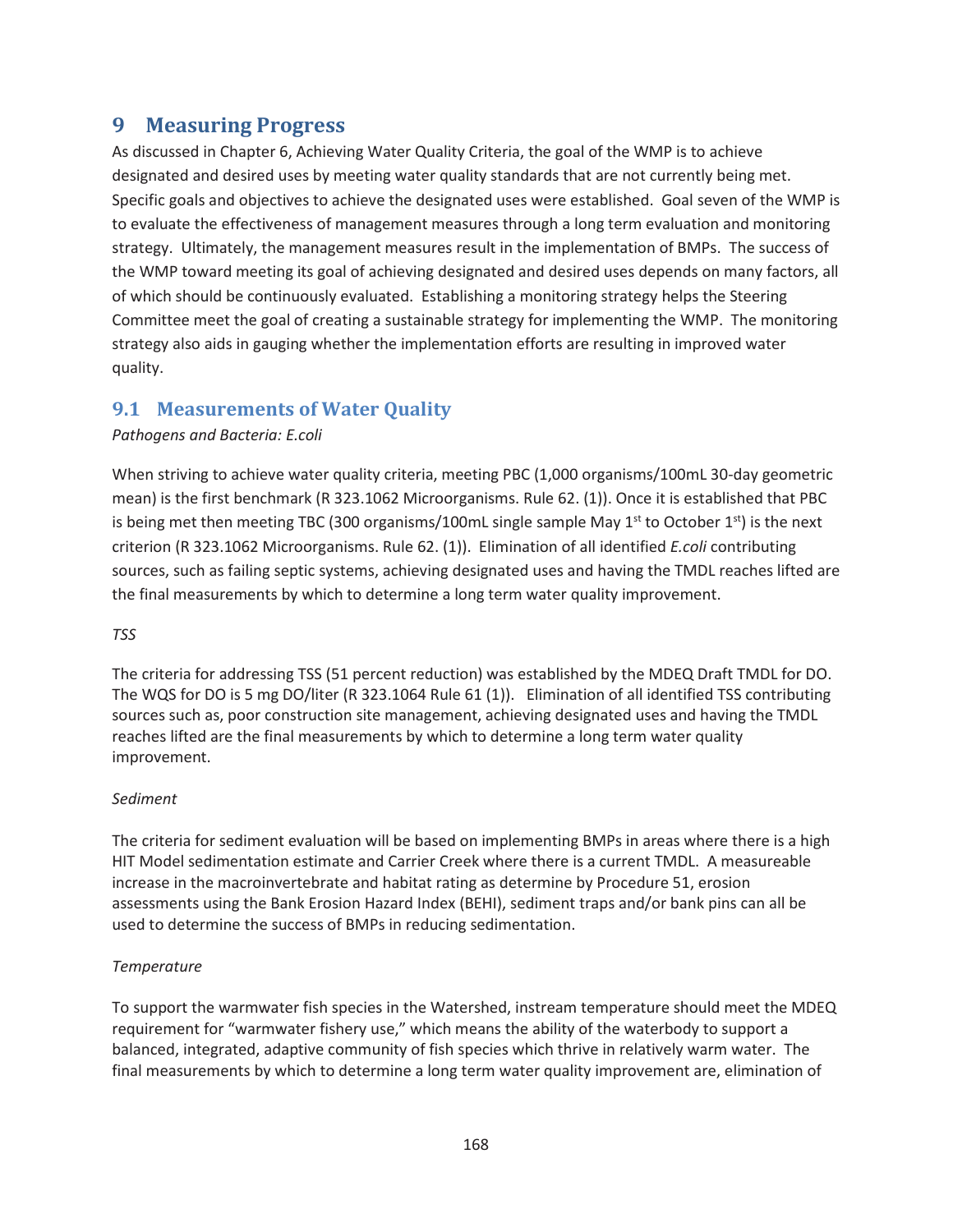all contributing temperature sources such as, overland runoff due to lack of riparian vegetation, achieving designated uses and having the TMDL reaches lifted.

### *Biota*

The criteria for evaluating Biota are based on the rapid bioassessment of macroinvertebrate communities in wadeable streams and rivers (generally P51; MDEQ, 1990). Using P51, macroinvertebrate communities are scored with metrics that rate water bodies from excellent (+5 to +9) to poor (-5 to -9). Macroinvertebrate ratings from -4 to +4 are considered acceptable.

## **9.2 Monitoring Strategy**

As discussed previously the primary pollutant for this WMP is *E.coli*. TSS and sediment are secondary pollutants. The monitoring strategy below is a direct result of the monitoring that has been conducted by ECD, MDEQ, ICHD and Delhi Charter Township. The WMP is aimed at improving the overall health of the Watershed and the monitoring strategy is a reflection of that with an emphasis on increasing the current datasets.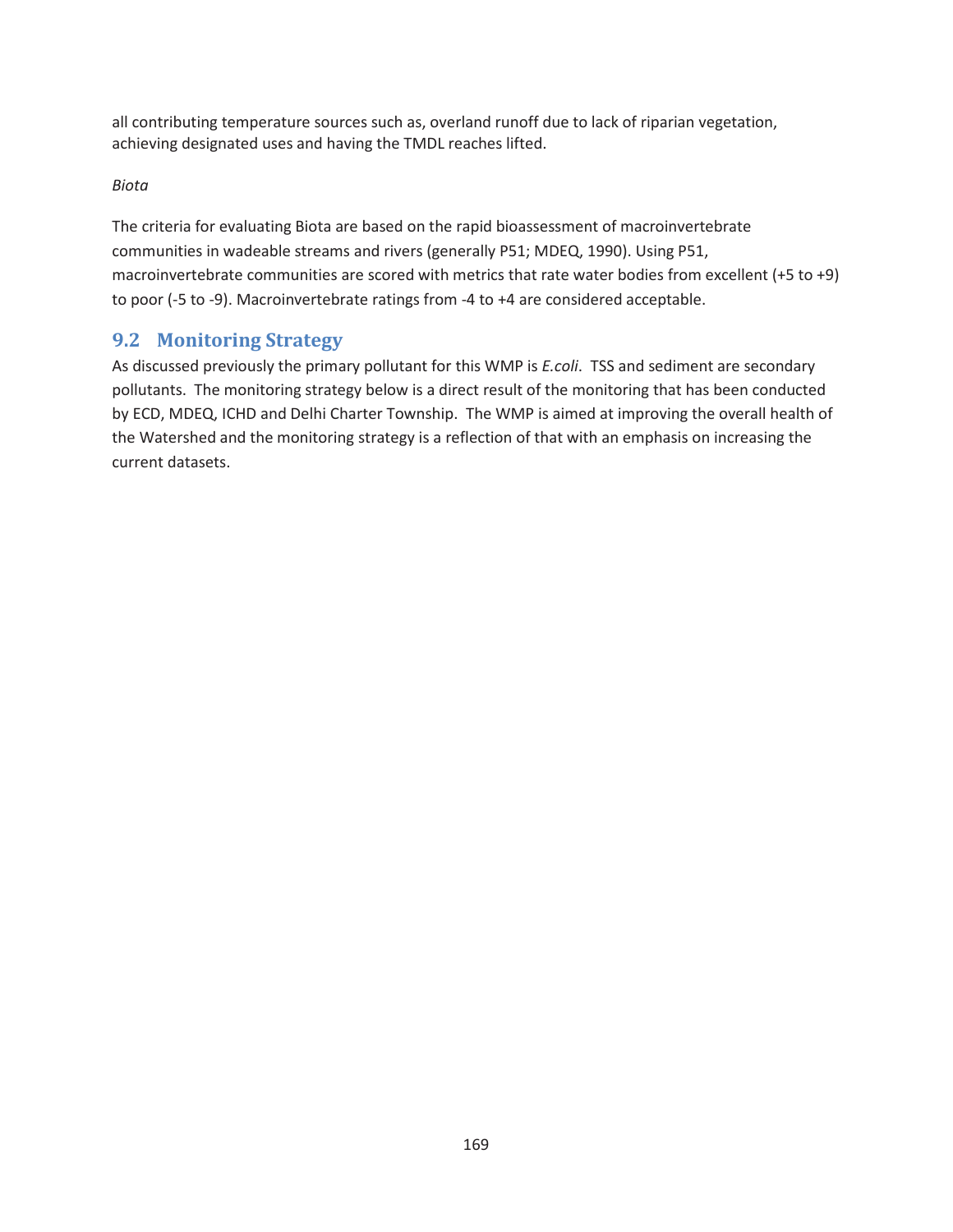|              |                                      | Type of               |          |                  |                                    |
|--------------|--------------------------------------|-----------------------|----------|------------------|------------------------------------|
| Organization | <b>Monitoring Location</b>           | <b>Analysis</b>       | Protocol | <b>Frequency</b> | <b>Milestone</b>                   |
|              |                                      | Coliform              |          |                  | Meet WQS for PBC then TBC. TMDL    |
|              |                                      | bacteria              | Standard |                  | reaches are no longer exceeding,   |
|              | Mainstem of Grand River,             | concentrations,       | Methods, | Every 5          | designated uses achieved and       |
| <b>MDEQ</b>  | <b>TMDL Sites</b>                    | <b>BST</b>            | QAPP     | years            | status lifted.                     |
|              |                                      | Coliform              |          |                  |                                    |
|              |                                      | bacteria              |          |                  |                                    |
|              |                                      | concentrations,       |          |                  | Meet WQS for PBC then TBC.         |
|              | Existing sites in Skinner-           | <b>BST</b> (isolation | Standard |                  | Elimination of human sources       |
|              | <b>Extension Drain, Silver Creek</b> | of human              | Methods, |                  |                                    |
| <b>ICHD</b>  | and Carrier Creek                    | sources)              | QAPP     | Annual           |                                    |
|              |                                      | Coliform              |          |                  |                                    |
|              |                                      | bacteria              |          |                  |                                    |
|              |                                      | concentrations,       |          |                  | Meet WQS for PBC then TBC.         |
|              |                                      | <b>BST</b> (including |          |                  | Elimination of human and livestock |
| Delhi        |                                      | isolation of          | Standard |                  | sources.                           |
| Charter      | Existing sites in Skinner-           | human                 | Methods, |                  |                                    |
| Township     | <b>Extension Drain</b>               | sources)              | QAPP     | Annual           |                                    |
|              | Existing sites in Columbia           |                       |          |                  |                                    |
|              | Creek, Skinner-Extension             | Coliform              |          |                  |                                    |
|              | Drain and Silver Creek.              | bacteria              |          |                  |                                    |
|              | Planned monitoring in                | concentrations,       |          |                  |                                    |
|              | Columbia Creek, Silver Creek,        | <b>BST</b> (including |          |                  | Meet WQS for PBC then TBC.         |
|              | Sandstone Creek, Frayer              | isolation of          |          |                  | Elimination of human and livestock |
|              | Creek, Winchell and Union            | human                 |          |                  | sources.                           |
|              | Drain, Cryderman Lake Drain          | sources),             |          |                  |                                    |
|              | and Sebewa Creek                     | agricultural          | Standard |                  |                                    |
|              | subwatersheds (Summer of             | practices             | Methods, |                  |                                    |
| <b>ECD</b>   | $2014$ ).                            | survey                | QAPP     | Annual           |                                    |
|              |                                      | Coliform              |          |                  | Meet WQS for PBC then TBC.         |
|              |                                      | bacteria              | Standard |                  | Elimination of human and canine    |
|              |                                      | concentrations,       | Methods, |                  | sources.                           |
| <b>GLRC</b>  | <b>Urban TMDL Reaches</b>            | <b>BST</b>            | QAPP     | Annual           |                                    |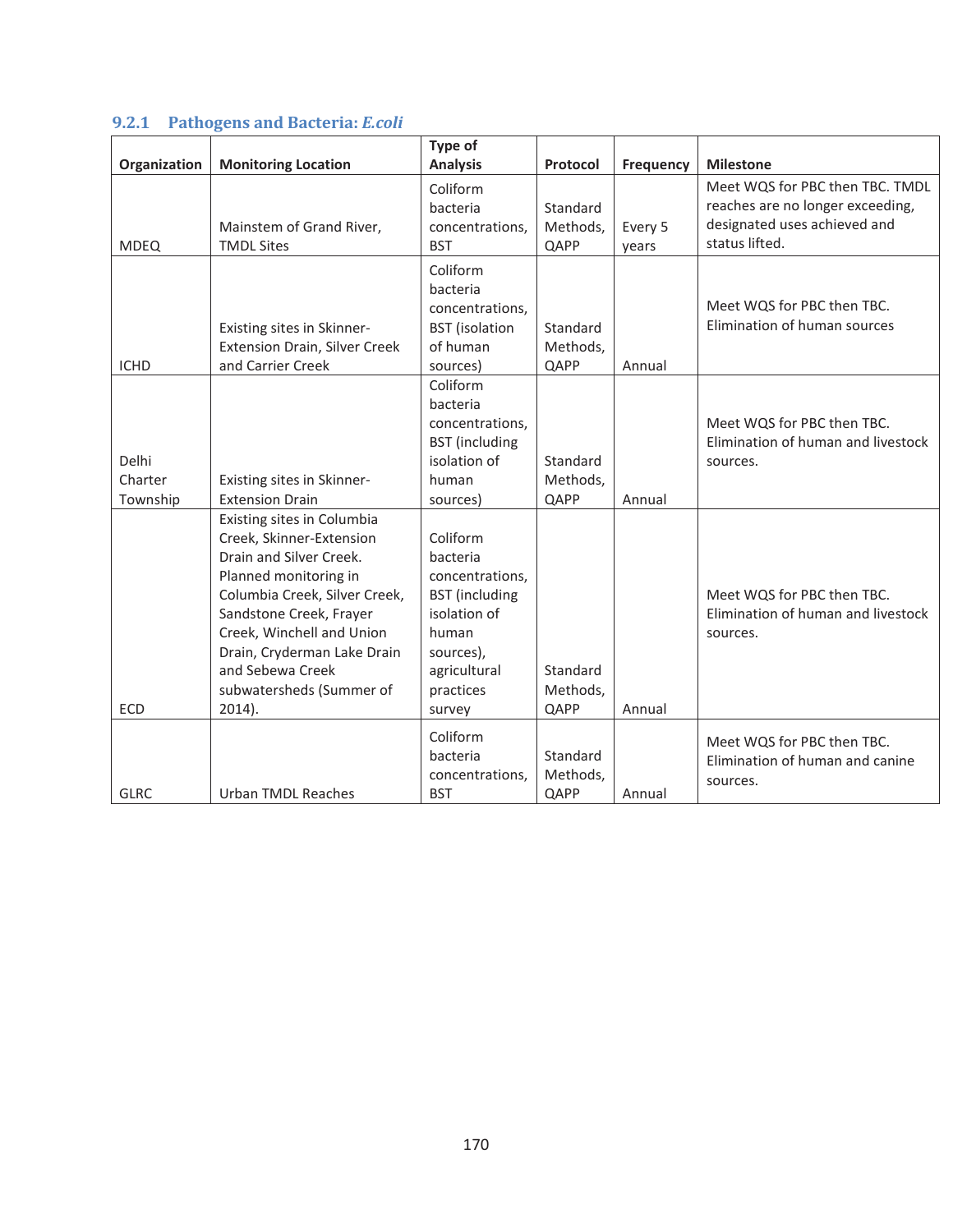# **9.2.2 Biological Monitoring**

|                              | <b>Monitoring</b>                                                                                  | Type of                           |                              |                  |                                                                                                                                            |
|------------------------------|----------------------------------------------------------------------------------------------------|-----------------------------------|------------------------------|------------------|--------------------------------------------------------------------------------------------------------------------------------------------|
| Organization                 | Location                                                                                           | <b>Analysis</b>                   | Protocol                     | <b>Frequency</b> | <b>Milestone</b>                                                                                                                           |
| <b>MDEQ</b>                  | <b>TMDL Sites in</b><br><b>Carrier Creek</b>                                                       | Procedure 51                      | Standard<br>Methods,<br>QAPP | Every 5<br>years | Determine if the biota and habitat<br>score high enough to lift the TMDL in<br>Carrier Creek. Designated uses<br>achieved and TMDL lifted. |
| Mid-MEAC                     | Existing sites in the<br>Watershed                                                                 | Procedure 51 or<br>MiCorps        | Standard<br>Methods,<br>QAPP | Annual           | Assess macroinvertebrates and<br>habitat, track changes over time and<br>share data with partner organizations<br>and the community.       |
| Delhi<br>Charter<br>Township | Existing sites in<br>Skinner-Extension<br>Drain                                                    | Procedure 51 or<br><b>MiCorps</b> | Standard<br>Methods,<br>QAPP | Annual           | Assess macroinvertebrates and<br>habitat, track changes over time and<br>share data with partner organizations<br>and the community.       |
| ICD                          | Utilize existing ECD<br>2012 sites in<br>Columbia Creek<br>and Skinner-<br><b>Extension Drain.</b> | Procedure 51 or<br><b>MiCorps</b> | Standard<br>Methods,<br>QAPP | Annual           | Assess macroinvertebrates and<br>habitat, track changes over time and<br>share data with partner organizations<br>and the community.       |
| <b>ECD</b>                   | Existing sites across<br>the Watershed                                                             | Procedure 51 or<br><b>MiCorps</b> | Standard<br>Methods,<br>QAPP | Annual           | Assess macroinvertebrates and<br>habitat, track changes over time and<br>share data with partner organizations<br>and the community.       |

### **9.2.3 Temperature**

|                                      | <b>Monitoring</b>    | Type of         |                      |           |                                                                                            |
|--------------------------------------|----------------------|-----------------|----------------------|-----------|--------------------------------------------------------------------------------------------|
| Organization                         | Location             | <b>Analysis</b> | Protocol             | Frequency | <b>Milestone</b>                                                                           |
|                                      |                      |                 | Standard             |           | Track changes over time. TMDL<br>reaches are no longer exceeding,                          |
|                                      | <b>TMDL Sites in</b> |                 | Methods,             | Every 5   | designated uses achieved and status                                                        |
| <b>MDEQ</b>                          | <b>Carrier Creek</b> | Procedure 71    | QAPP                 | vears     | lifted.                                                                                    |
| ECD&<br><b>Steering</b><br>Committee |                      |                 | Standard<br>Methods, |           | Track changes over time and share<br>data with partner organizations and<br>the community. |
| Partners                             | <b>Carrier Creek</b> | Procedure 71    | QAPP                 | Annual    |                                                                                            |